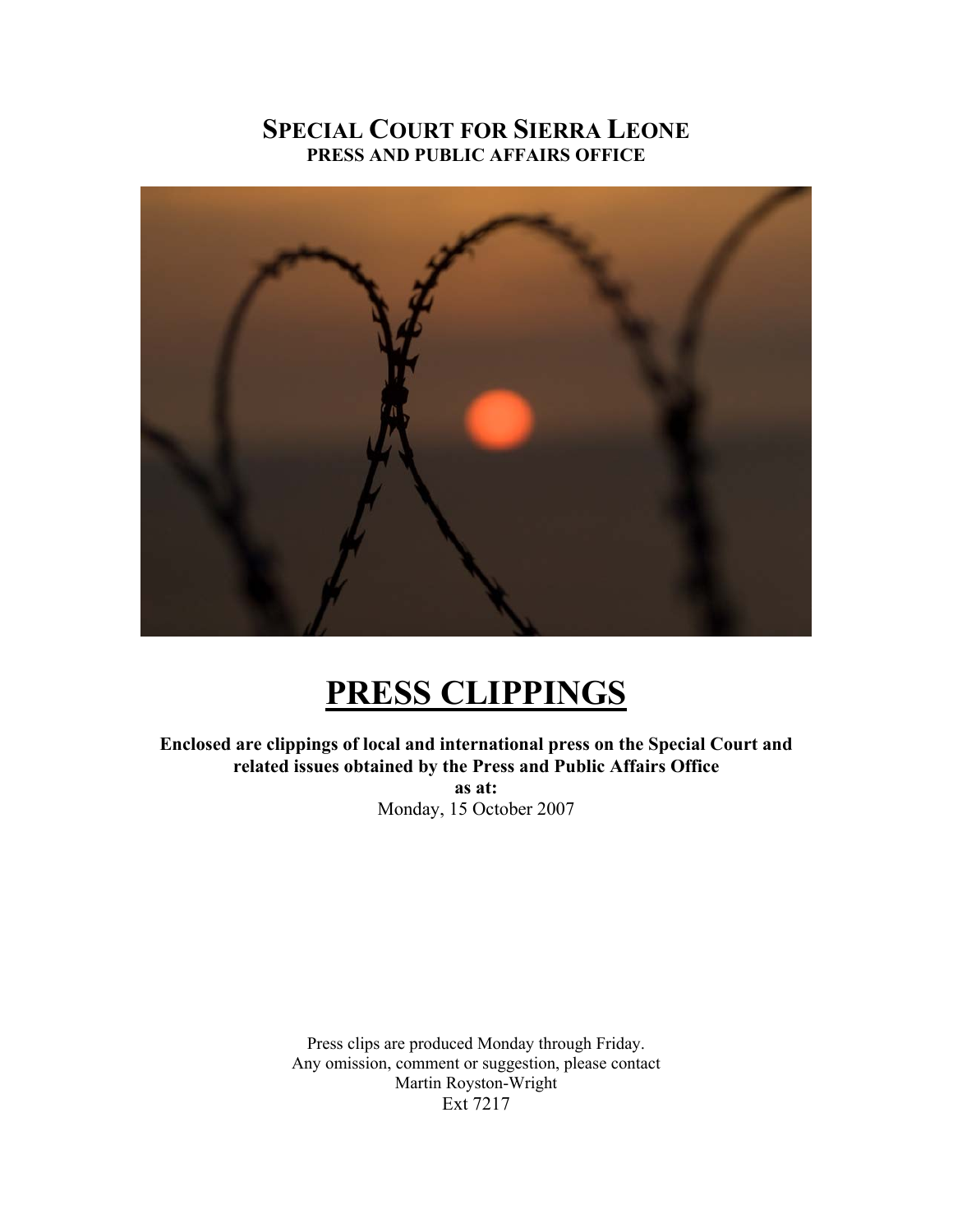| <b>Local News</b>                                                                                    |              |
|------------------------------------------------------------------------------------------------------|--------------|
| Statement by Hon. Justice Benjamin Mutanga Itoe <i>  PAO</i>                                         | Page 3       |
| Special Court Seeks to Arrest, Try Johnny Paul / Awoko                                               | Page 4       |
| <i>[Note: No newspapers were published in Sierra Leone on Monday due to the</i><br>national holiday] |              |
| <b>International News</b>                                                                            |              |
| UNMIL Public Information Office Media Summary / UNMIL                                                | Pages 5-7    |
| Can the World Stop Genocide? / BBC                                                                   | Pages $8-11$ |
| Linking Disarmament With Justice / Africa Renewal (UN)                                               | Pages 12-16  |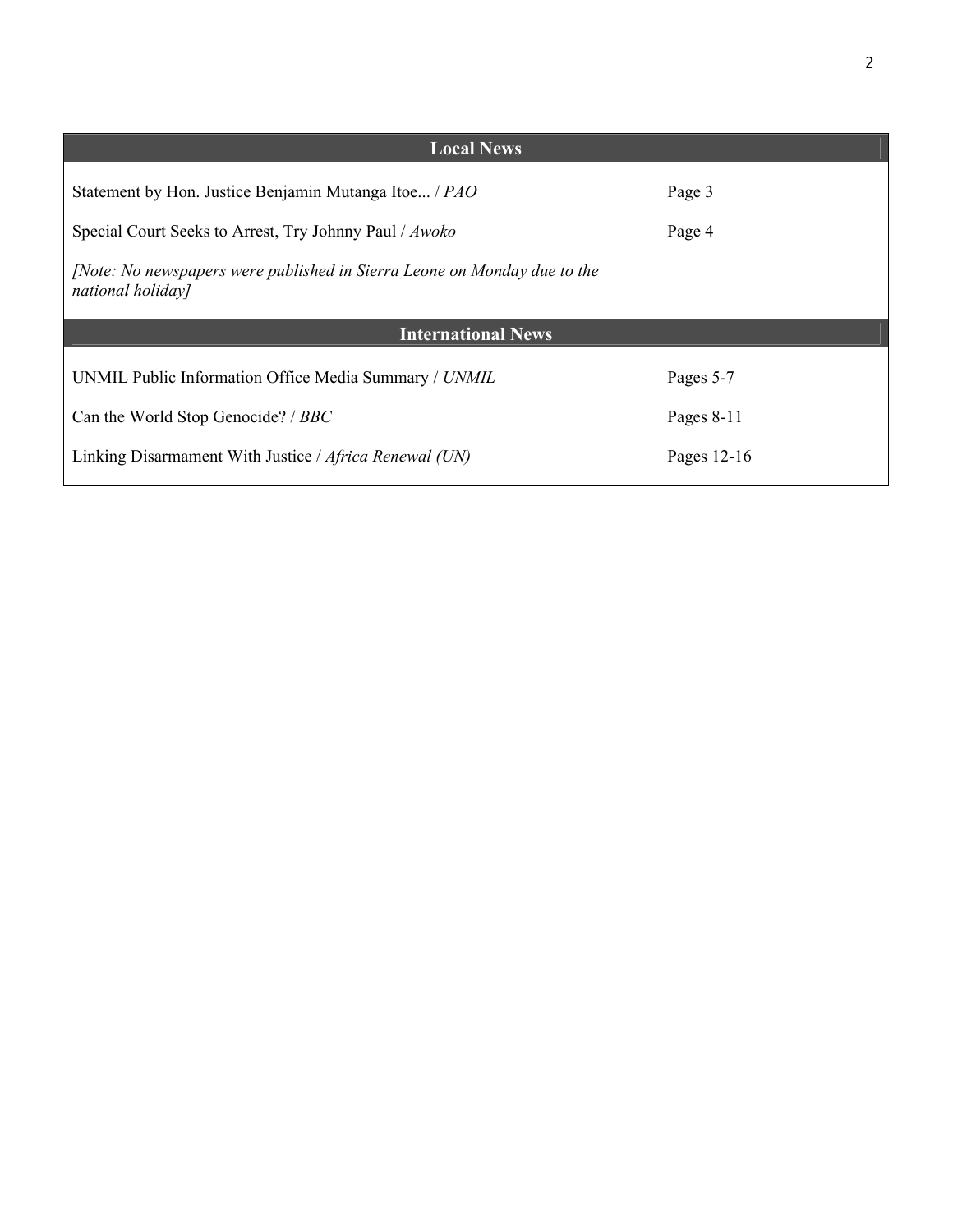

# **Special Court for Sierra Leone**

Press and Public Affairs Office

# **PRESS STATEMEMT Freetown, Sierra Leone, 11 October 2007**

# **Statement by Hon. Justice Benjamin Mutanga Itoe Calling on Sierra Leoneans to Reconcile**

*The following statement was read out by Justice Itoe on 9 August 2007 prior to delivering the sentencing judgment on former CDF leaders Moinina Fofana and Allieu Kondewa.* 

"To the Sierra Leonean Community, my appeal is that after the finding of guilt and the sentencing today of the two Accused Persons to various terms of imprisonment, it is now, more than ever before, the time for all of you to bury the hatchet of war, to bury the hatchet of conflict, and to be reconciled with one another in the interests of peace, order and mutual existence with each other and with everyone.

"Let me say here that all those who have assumed respective roles, either as Prosecutors or Defence Counsel, were only performing their duty and no more than the duty they were hired to perform. The Prosecutors should, therefore, not be viewed or considered as enemies to the Accused Persons or to their relatives or dependants, nor should the Defence Counsel be perceived as having been unsympathetic to the victims or their relatives or even supportive of the crimes for which the Court has convicted and sentencing the two Accused Persons today.

"Having done their respective jobs, it is now time for reconciliation and forgiveness, time to forget the past. For all those who have been negatively affected by this conflict, the call to forgive the Accused Persons is directed to you. They, the Accused Persons, have openly expressed their remorse and their regrets and presented their excuses and sympathies to the families that were afflicted by the events and acts for which they have been convicted.

"For you, Mr. Moinina Fofana and Mr. Allieu Kondewa, your apologies and expression of remorse, amongst other factors, has been taken very seriously into consideration in mitigating your sentence.

"It is now for you to respect your word and engagement. It is now for you to restrain yourselves and to call on your supporters to equally restrain themselves, and to desist from any acts of revenge or recrimination against those who, in order to ensure that the facts are known for us to do justice in this Case, have testified against you in these proceedings.

"You would have broken your social pact that you signed with all Sierra Leoneans, particularly, and including those you may have been considering as your adversaries or enemies, if you do not live up to your words of regret and expression of remorse. which, as the Court has found, is sincere.

"May peace and reconciliation be the watchword for all so as to put this great and talented Country, irreversibly, on the path of peace, economic progress, and prosperity".

In his statement, Justice Itoe also thanked the people of Sierra Leone for "their legendary hospitality".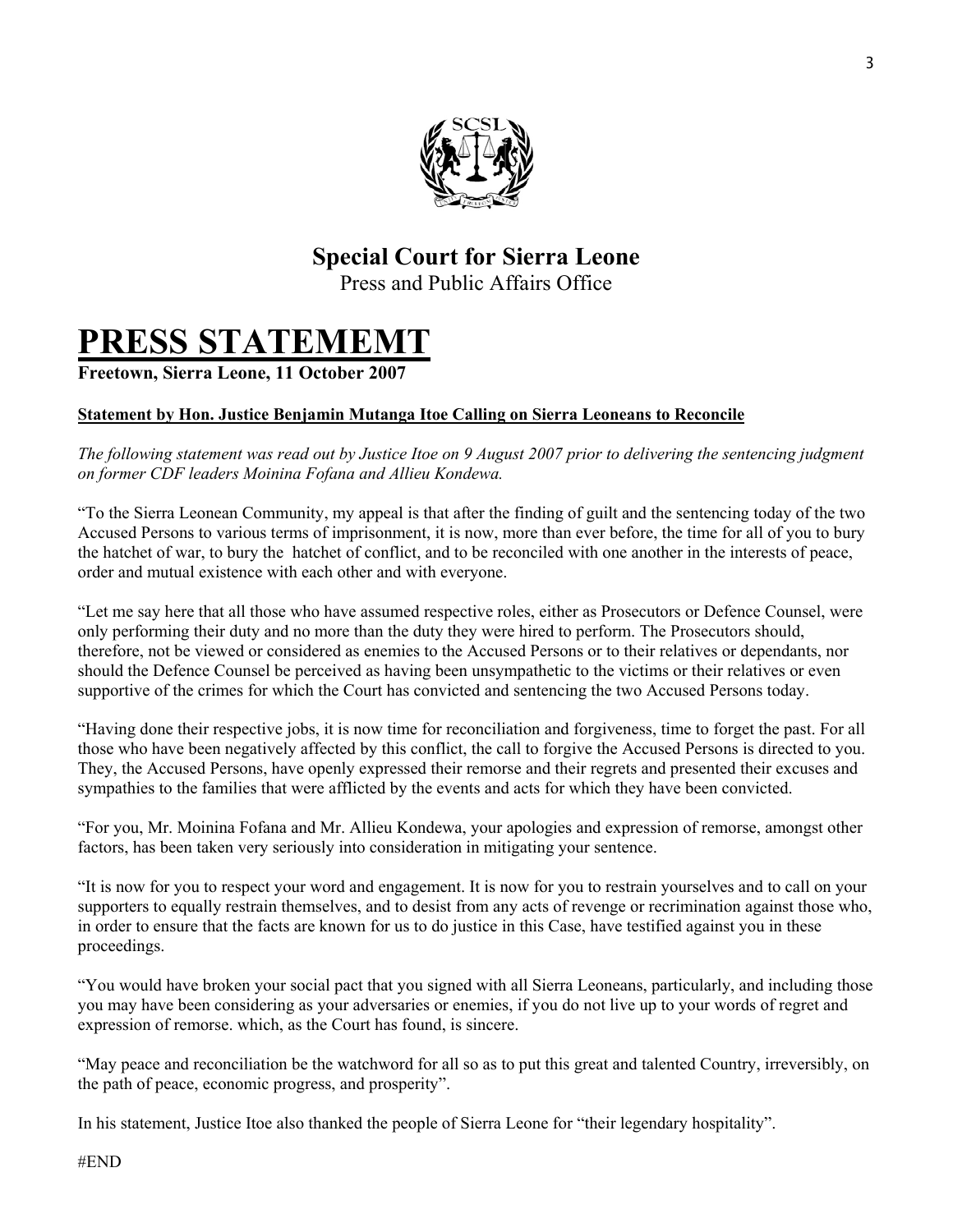Awoko Friday, 12 October 2007



## Friday October 12, 2007 cial Court seeks to  $\bigcup$ individuals, nine of whom are negotiate. whereabouts of the former **By Betty Milton** In an assured mood, the

The Prosecutor of the Special Court Stephen

Rapp has said that they are monitoring reports over the whereabouts of the leader of the defunct Armed Forces Revolutionary Council (AFRC) Johnny Paul Koroma.

Speaking to journalists in Freetown, Prosecutor Rapp said "if Mr Koroma is alive we will seek his arrest under the arrest warrant that we have and we will seek to bring him to justice and try him at the Special Court for Sierra Leone."

The Prosecutor said "a great deal of information has been received concerning the

junta leader, most of which have been misleading.

"Some of them claimed said that JP Koroma is dead, killed by Charles Taylor's forces in Liberia while other reports state that he is alive and living in one country or another. We will continue to follow all reports to ascertain their accuracy."

The Prosecutor explained that they have three alternatives before his duties ends "firstly we will arrest him and try him at the Special Court. Secondly we have to confirm that he is dead through the use of forensic evidence just as we did with the case of Sam Mosquito Bockarie."

"Thirdly," he said "we will establish a mechanism that he can be tried here in Sierra under some Leone

with the arrangement Government in cooperation with the UN so that the case will not lapse when the Special Court ends its operations here."

Mr Rapp said, the work of the court would be completed by the end of 2009 and if the AFRC leader is arrested in the very near future his trial will be handled in Trial Chamber1.

But if the court closes before they arrest Mr Koroma, the Prosecutor explained, "then we will have to find a way to transfer his case to another court with a national system" adding "But that could be done here with a UN Resolution in the same way that our court has avoided the effects of the Lome Amnesty by having an International Statute implemented. So there are ways to do that but its something we will need to

Prosecutor said, "it is an unfinished business for us if we did not arrest and try Johnny Paul. It is my intention to finish that work because we were created to prosecute those greatest with the responsibilities for the crimes committed here during the war." "In my view, as JP Koroma was the Chairman of the AFRC group, he is one of those individuals responsible for crimes committed here during the war. We have to go after those with the greatest responsibilities. We've indicted eleven stressed.

alive today. All nine are in one form or another in the process of long punishment for their crimes. It will be great legacy to this country finding and judging those who bear the highest level of responsibility during the horrific civil war" the Special Court Prosecutor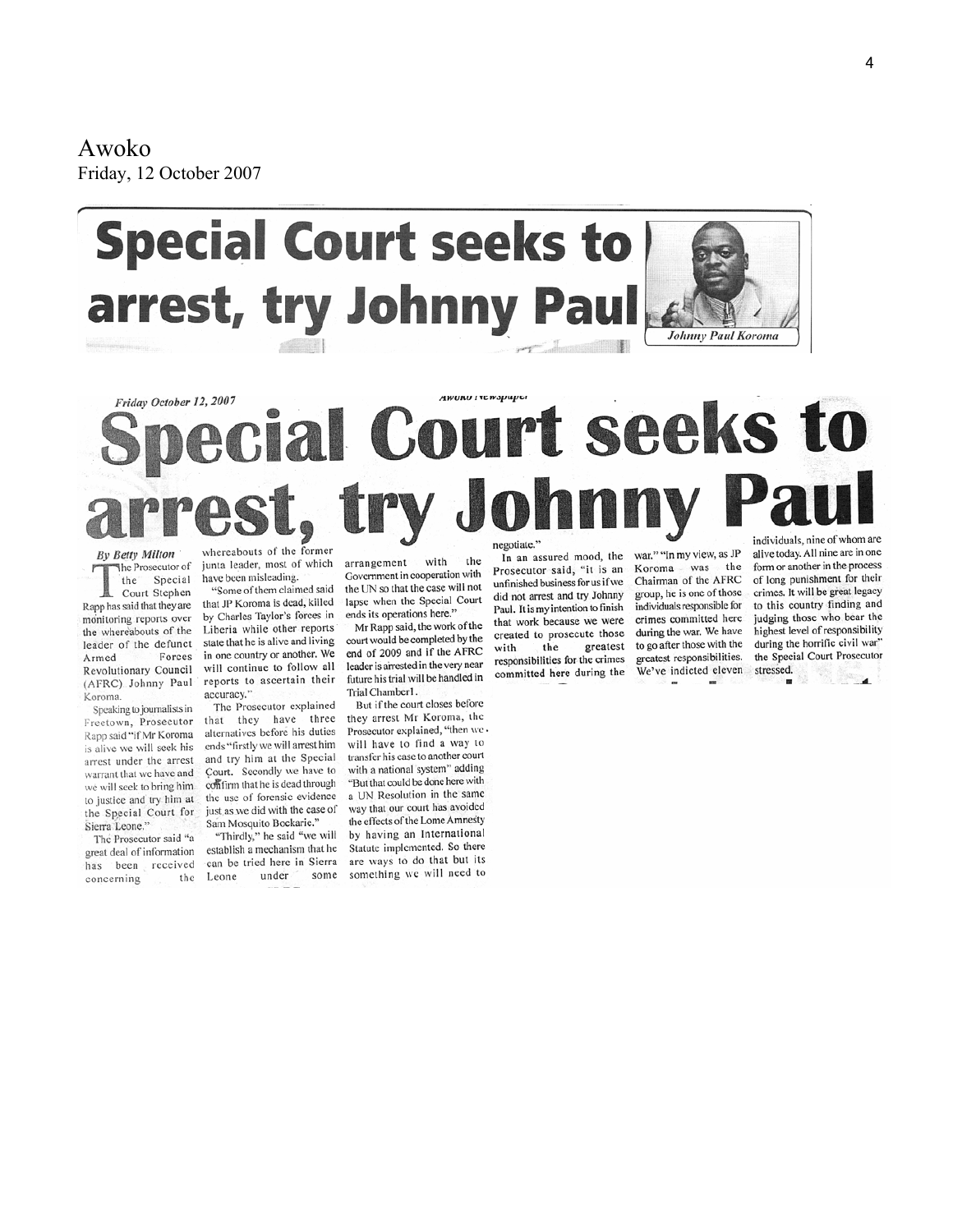

United Nations Mission in Liberia (UNMIL)

# **UNMIL Public Information Office Media Summary 11 October 2007**

*[The media summaries and press clips do not necessarily represent the views of UNMIL.]*

# **International Clips on Liberia**

*There were no stories on Liberia in the international media today.*

# **International Clips on West Africa**

# **Prosecution may appeal light terms for Sierra Leone militia chiefs**

FREETOWN, Oct 10, 2007 (AFP) - The prosecution at the UN-backed court for Sierra Leone Wednesday said it may appeal the light jail terms handed to two former militia bosses for atrocities during the west African nation's savage civil war. Moinina Fofana and Allieu Kondewa, leaders of the Civil Defence Forces (CDF) -- a notorious pro-government force which recruited traditional hunters to fight rebels during the 1991- 2001 conflict -- were Tuesday jailed for six and eight years respectively.

# **UN chief concerned over slackening of momentum in Ivorian peace process**

UNITED NATIONS, Oct 10, 2007 (Xinhua via COMTEX) -- UN Secretary-General Ban Ki-moon warned that the failure to achieve key benchmarks set out in

a March peace agreement has led to a "slackening of momentum" which threatens the overall peace process and security conditions in Cote d'Ivoire.

In his latest report to the Security Council on the work of the UN Operation in Cote d'Ivoire, Ban said the overall peace process and the improved security situation "will remain fragile and vulnerable to reversals" unless it is underpinned by concrete progress in carrying out the accord reached between the country's

rival political leaders.

#### **Local Media – Newspaper**

## **Taylor's Dreadful General Escapes Assassination in Togo**

*(National Chronicle)* 

• *The National Chronicle* [a pro-Taylor newspaper] reports that Benjamin Yeaten, an exiled confidante of former President Charles Taylor is believed to be on the run following several assassination attempts by unknown men in a barrack in Togo. The Liberian Government in October last year declared Yeaten a 'wanted man' on the grounds that he *[Yeaten]* was plotting to assassinate key government officials.

#### **Police Crime Report Shows Rise in Rape Cases**

*(Liberian Express and New Democrat)* 

• The latest crime report released by the Police indicates a steady increase in rape cases and a decrease in armed robbery over the last month. Speaking at UNMIL regular press briefing on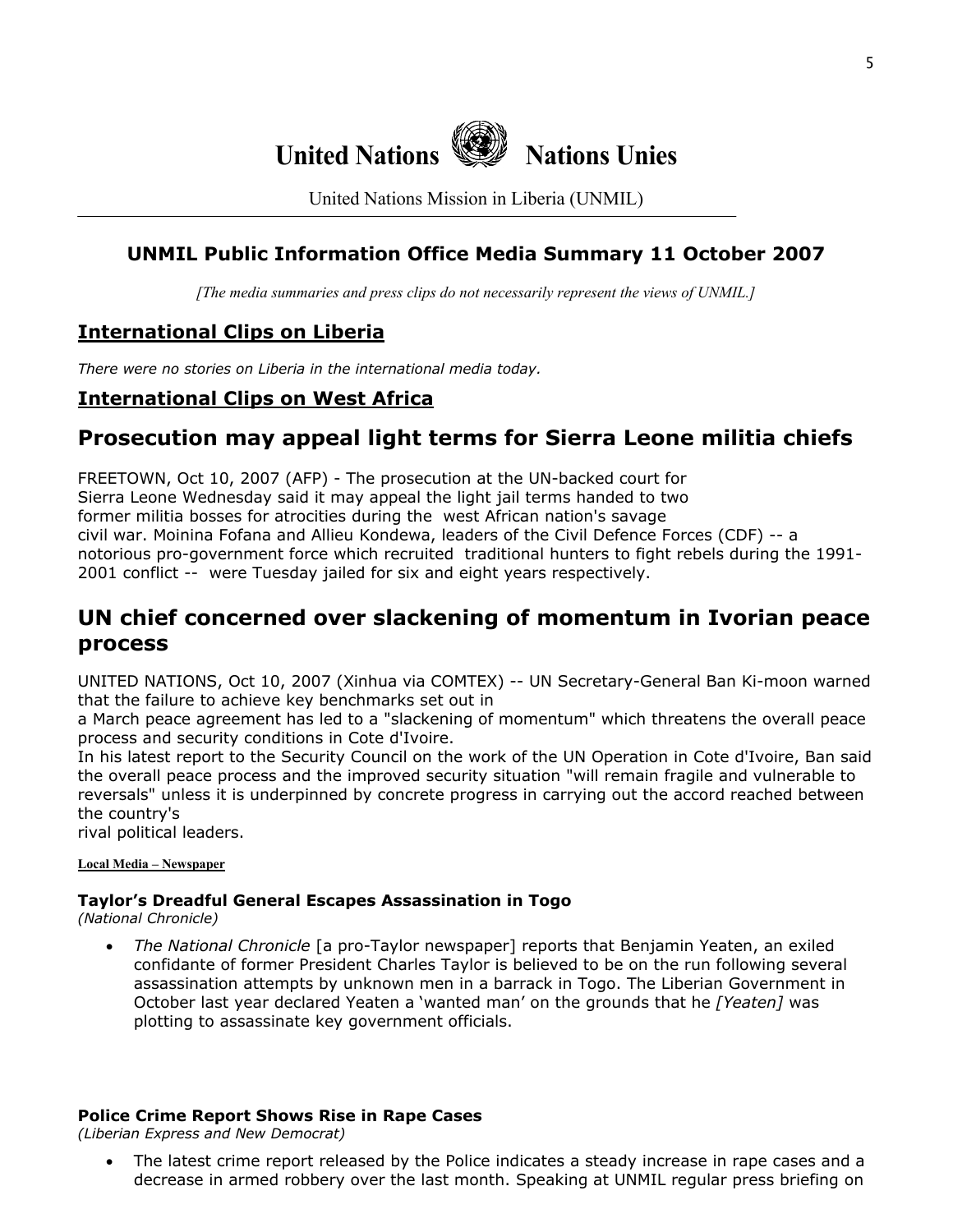Wednesday, Liberia National Police Inspector-General, Beatrice Muna Sieh said that this trend is expected to continue as the sensitization campaign against rape gains momentum

#### **Britain Poised to Support Liberia's Security Sector Reform**

*(The Inquirer)* 

- The British Ambassador accredited to Liberia at the head of a high power delegation, on Wednesday paid a courtesy call on the Minister of National Defense, Brownie Samukai in Monrovia. The discussion between Minister Samukai and the British envoy was aimed at discussing security related issues and how the British government would work with the Ministry to strengthen the security sector of the country.
- Ambassador Sarah McIntosh and Minister Samukai discussed the challenges facing the Ministry of National Defense and the role that could be played by the British government in building the technical capacity of the new Liberian army. Ambassador McIntosh said that her country would contemplate on how it would begin to assist by providing support to the process.

#### **Biomass Company Employs More Liberians**

*(Daily Observer and The Analyst)* 

• An executive of the Buchanan Renewable Energies, a biomass concentrated company, says his group has employed more than 150 Liberians in the last couple and the number would rise to 450 in the coming weeks. Mr. Martin Greenwood in a statement issued Wednesday said the company's employment will target mainly people in the areas where the company is working.

**Local Media – Radio Veritas** *(News monitored today at 9:45 am)*

#### **Police Chief Announces Increase in Rape Cases**

 *(Also reported on Truth FM, Sky FM and ELBS Radio)*

#### **Government Launches National Eye-Care Programme Today**

• According to the head of the National Eye-Care Programme Dr. Edward Gizzie, the Ministry of Health and Social Welfare will today Wednesday launch a national eye-care campaign in collaboration with the World Health Organization and Sight-Saver International to prevent further blindness in Liberia. Dr. Gizzie added that the campaign will give affordable treatment to all including the estimated 1 percent of Liberia's blind population. *(Also reported on Truth FM, Sky FM and ELBS Radio)*

#### **Government Gives Money to Support National Agriculture Fair**

• Agriculture Minister Dr. Christopher Toe told reporters in Monrovia yesterday that the Government allotted some US\$75,000 to support the upcoming National Agriculture Fair to be held in Bensonville in Montserrado County, adding that the overall objective of the Fair is to appreciate, celebrate and identify with farmers to stimulate competition among producers and stakeholders to the agriculture sector.

*(Also reported on Truth FM, Sky FM and ELBS Radio)*

#### **African Union Envoy Says UNMIL Troop Cuts Signify Return of Security**

- In an interview, African Union Ambassador to Liberia Noumou Diakite said that the start of UNMIL troop drawdown next year signified that the Country has improved in terms of security and that Liberians should not only think about peacekeepers leaving but also on what they can do to improve their lives.
- Ambassador Diakite noted that as security of any country was impossible to be 100 percent, he urged Liberians to unite and forgive one another while praising the Government for creating the awareness that has enabled parents to send their children to school.

*(Also reported on Truth FM, Sky FM and ELBS Radio)*

#### **Community Radio Producers Trained in Basic Journalism Skills**

• About 12 community radio producers recruited from six community radio stations from Nimba, Lofa and Margibi Counties completed a training workshop in basic journalism skills focusing on interviewing, digital editing, preparing and conducting roundtable discussions and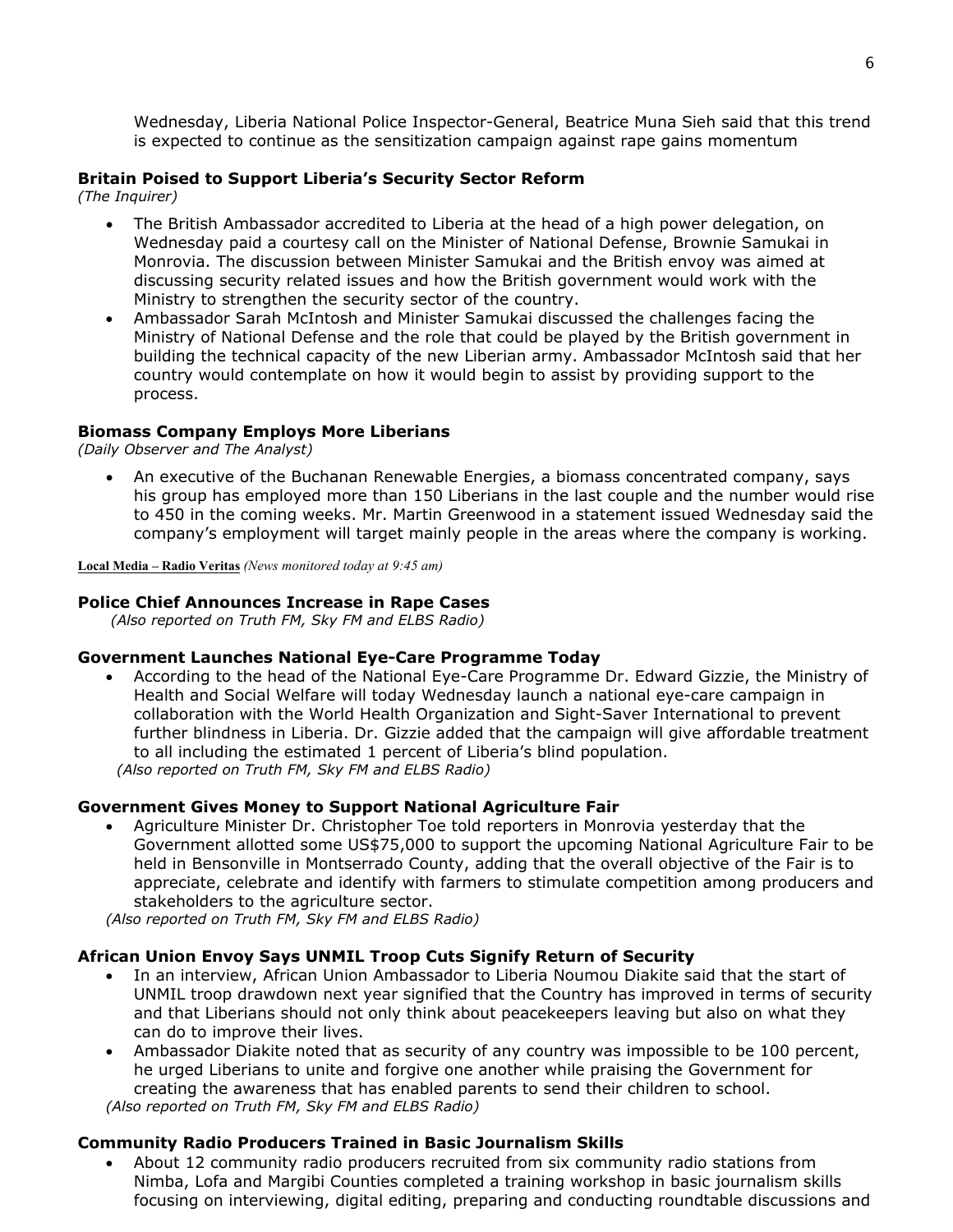radio programme production. Correspondents said that Ms. Jacqueline Marick, Foreign Desk Reporter of the VPRO Radio of the Netherlands facilitated the training. *(Also reported on Truth FM, Sky FM and ELBS Radio)* 

#### **Church Groups Remove Drug Addicts from the Streets**

• Correspondents said that some drug addicts who have been taken off the streets and camped by church group, declared that they would work with the Government in its fight against drug trafficking and in so doing, expose those including highly placed personalities, who are involved in the narcotic drug trade. The head of the Living Tabernacle Church, Pastor Oliver Kpan, hinted that his church set up the rehabilitation camp in Paynesville to collaborate with the Government in the fight against drug addiction.

*(Also reported on Truth FM, Sky FM and ELBS Radio)*

*Complete versions of the UNMIL International Press Clips, UNMIL Daily Liberian Radio Summary and UNMIL Liberian Newspapers Summary are posted each day on the UNMIL Bulletin Board. If you are unable to access the UNMIL Bulletin Board or would like further information on the content of the summaries, please contact Mr. Weah Karpeh at karpeh@un.org.*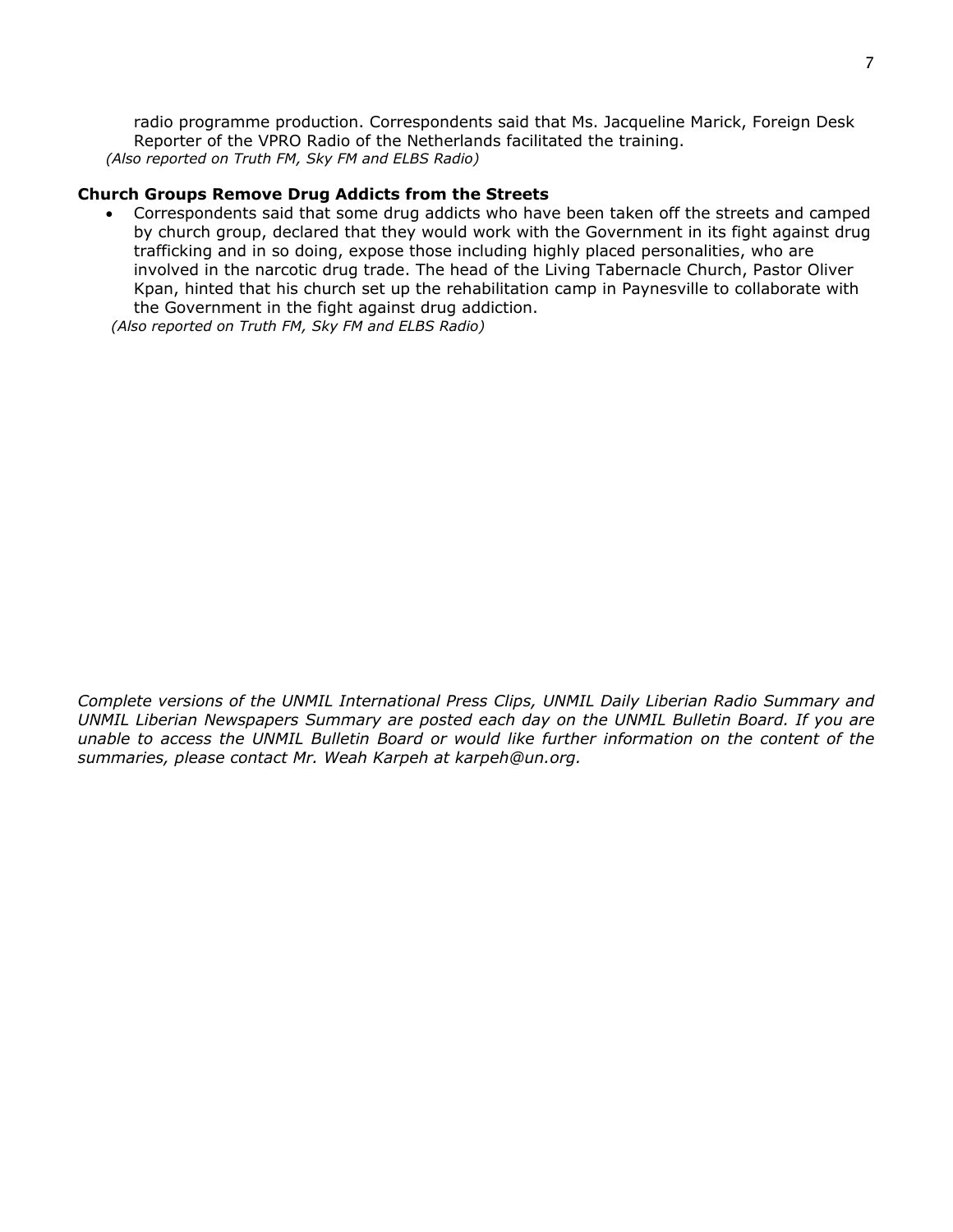# BBC Saturday, 13 October 2007

# **Can the world stop genocide?**

A conference in the Canadian city of Montreal has been discussing ways to prevent genocide. BBC world affairs correspondent Mark Doyle, attending the meeting, asks whether this can be done.

The 75-year-old woman sat on stage in front of hundreds of United Nations officials, legal experts and academics.

The day before, Marika Nene had travelled from Hungary to Canada - the first plane she had ever taken on her first journey outside Hungary.

She was not intimidated by the gathering. Her long hair was lit up by a stage light and her facial features were strong.

But the strongest thing about Marika Nene, a Roma - or Gypsy - woman who was trapped in the anti-Gypsy pogroms during World War II, was her determination to tell her story.

"I had no choice. I had to give myself up to the soldiers," Marika Nene said through a translator.

"I was a very pretty little gypsy woman and of course the soldiers took me very often to the room with a bed in it where they violated me. I still have nightmares about it".

Many members of Marika Nene's Roma family died in the work camps and the ghettos.

She had travelled to Montreal to give a reality check to the experts and UN officials at the "Global Conference on the Prevention of Genocide".

We do not need to have a legal finding that genocide has been committed in order to take preventive action

She was joined by other survivors - from Rwanda, Cambodia and the Jewish holocaust. They all told their horrific stories bravely.

But there was something especially extraordinary about the elderly Roma who had transported herself from a village in eastern Hungary into the glare of an international conference in one of the most modern cities in the world.

It was an example of what Nigerian Nobel Prize-winning author Wole Soyinka would later describe to me as one of those points where people meet each other in a spirit of "egalitarian awareness".

Six million Jews or one million Tutsis are just numbers. But this strong Roma woman was a human being who was not ashamed to tell her story.

# **Betrayal**

The Montreal conference drew personalities from the UN, academia and the legal profession.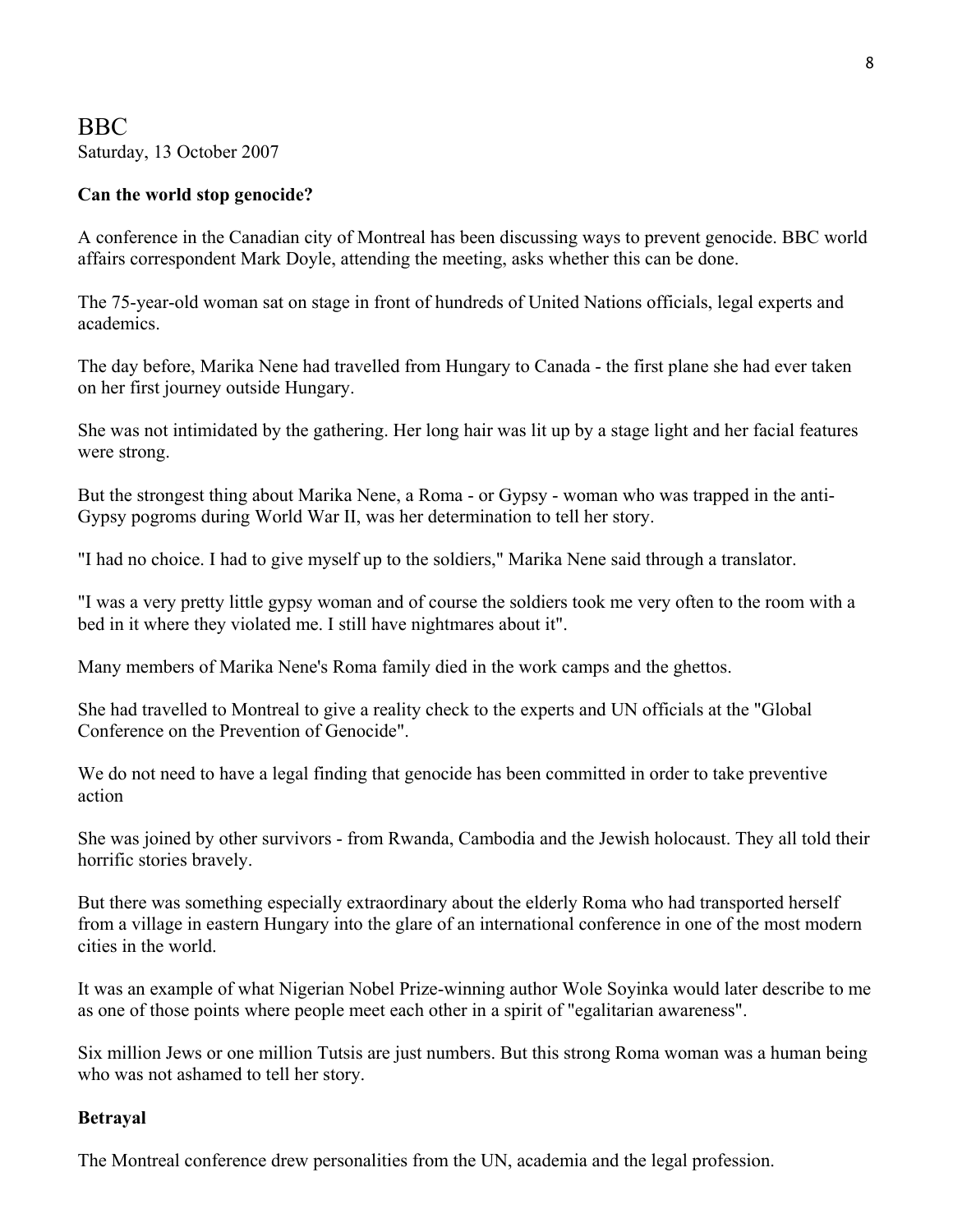The general aim was to build pressure on politicians to take mass killings - even in far-off places about which we know little and sometimes care less - far more seriously.

If that sounds like a fuzzy and vague ambition, Canadian Gen Romeo Dallaire, who commanded a UN peacekeeping force in Rwanda during the 1994 genocide, begged to differ.

Gen Dallaire led a force in Rwanda which was betrayed by UN headquarters in New York - his mission was starved of resources and so forced to observe genocide rather than stop it.

Since that failed mission, he has made a career out of lobbying politicians to do better on issues like peacekeeping, abolishing the use of child soldiers and nuclear disarmament.

"This conference is aimed especially at young people," said Gen Dallaire from a hotel surrounded by the campus buildings of McGill University, which organised the conference.

"If these young people became politically active," he continued, "they could dictate a whole new concept of what national interest should be and what humanity should be."

# **What is genocide?**

Payam Akhavan, professor of international law at McGill and a former prosecutor at the UN war crimes tribunals for the former Yugoslavia and Rwanda, said defining genocide mattered from a legal point of view - but that analysing how it could be prevented was the real point.

"The legal definition of genocide is contained in the 1948 Genocide convention," he told me.

"In simple terms, it is the intentional, collective destruction of an entire human group based on national, racial, religious or ethnic identity."

"But the key point", Mr Akhavan continued, "is that we do not need to have a legal finding that genocide has been committed in order to take preventive action."

That is because, of course, by the time the lawyers have decided a mass killing fits their definition, it is usually too late to act.

The Iranian-born professor said it was necessary to think about the ingredients of genocide, which he listed as:

incitement to ethnic hatred demonisation of the target group radicalisation along ethnic or religious lines distribution of weapons to extremist groups preparation of lists of those to be exterminated

## **Similarities**

As someone who personally witnessed and reported on the Rwandan genocide, I found it quite disturbing to read about other mass killings.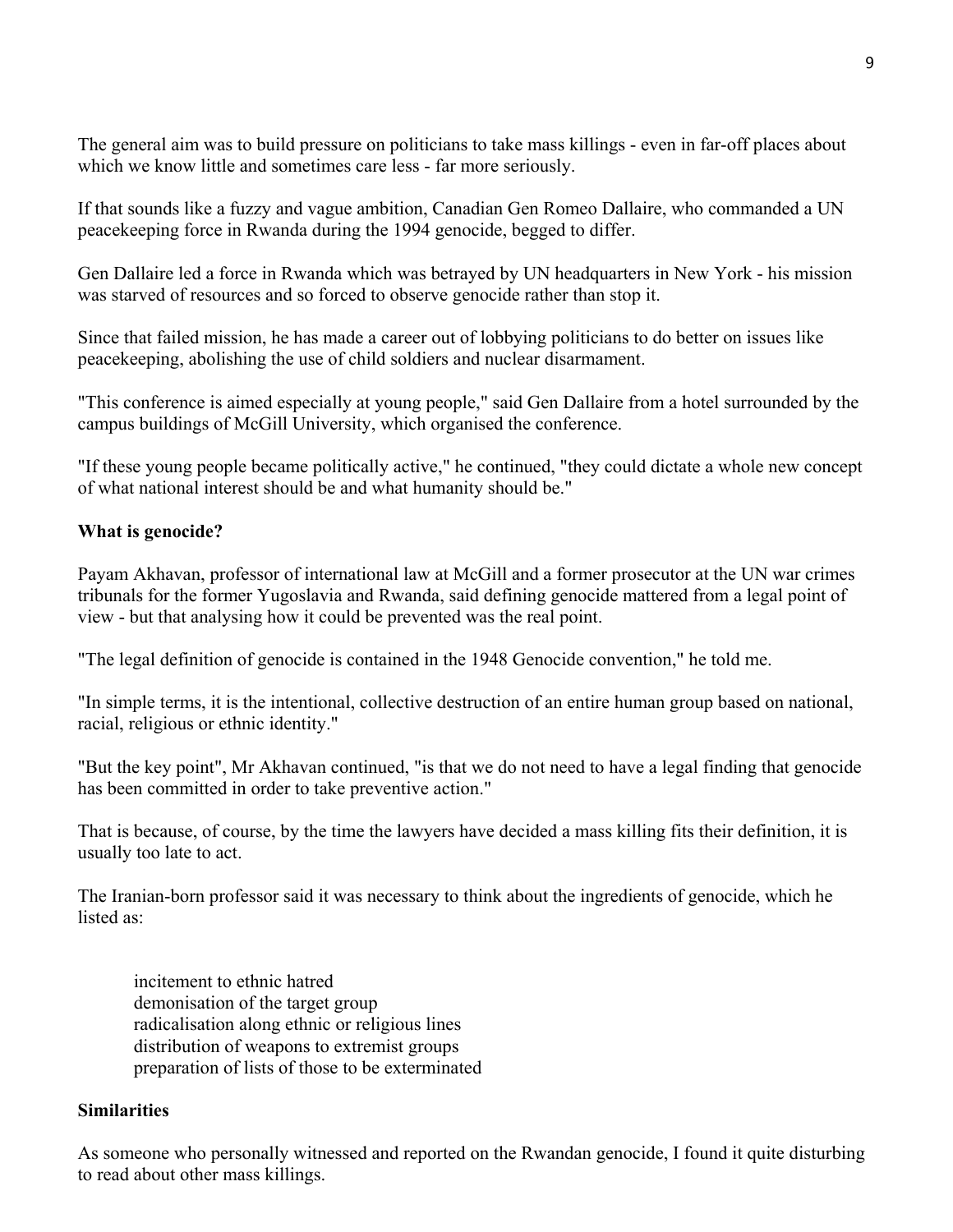It was not the details which I found shocking, but the spooky similarities that kept cropping up across the world.

The lists prepared by the Hutu extremists in Rwanda, for example, were mirrored by the obsessive recording of the details of victims by the Khmer Rouge in Cambodia.

The yellow identity stars Jews were forced to wear in World War II were the equivalent of the ethnic identity cards every Rwandan had to carry.

This is the grim opposite of Wole Soyinka's "egalitarian awareness". It is the social science of genocide, which appears to have common features across history.

The conference aimed to isolate and analyse Mr Akhavan's "early warning" factors to raise awareness.

But what to do with the information?

As speaker after speaker reminded the Montreal conference, the US government, among others, has asserted that genocide is being committed right now in the Darfur region of Sudan.

It was continuing even as we sipped our coffee in softly carpeted rooms and nibbled our Canadian canapes.

Everyone has known about it for several years but virtually nothing had been done to stop it.

A dissident voice

So all the talk about "early warnings" and "United Nations peacekeeping forces" and "the will of the international community" could be said to amount to little.

The US and others have said a genocide is unfolding in Darfur At this point, a controversial scholar intervened with comments which challenged the entire conference.

French author Gerard Prunier, like the proverbial ghost at a wedding, said genocides could not be prevented by the international community.

"When you see a dictatorial regime heating up, everyone starts talking, talking, talking ... and by the time the talking stops, either matters have quietened down or they have happened."

And that is the crux of the matter, according to Mr Prunier - it is difficult for politicians or the military to intervene in a situation that has not yet evolved into a crisis.

# **Give war a chance?**

So what is Mr Prunier's solution?

"Genocides can only be stopped by the people directly involved - and usually that means people involved in the war that accompanies most mass killings."

And if it is the government committing the genocide, the solution is "arm the rebels", he says.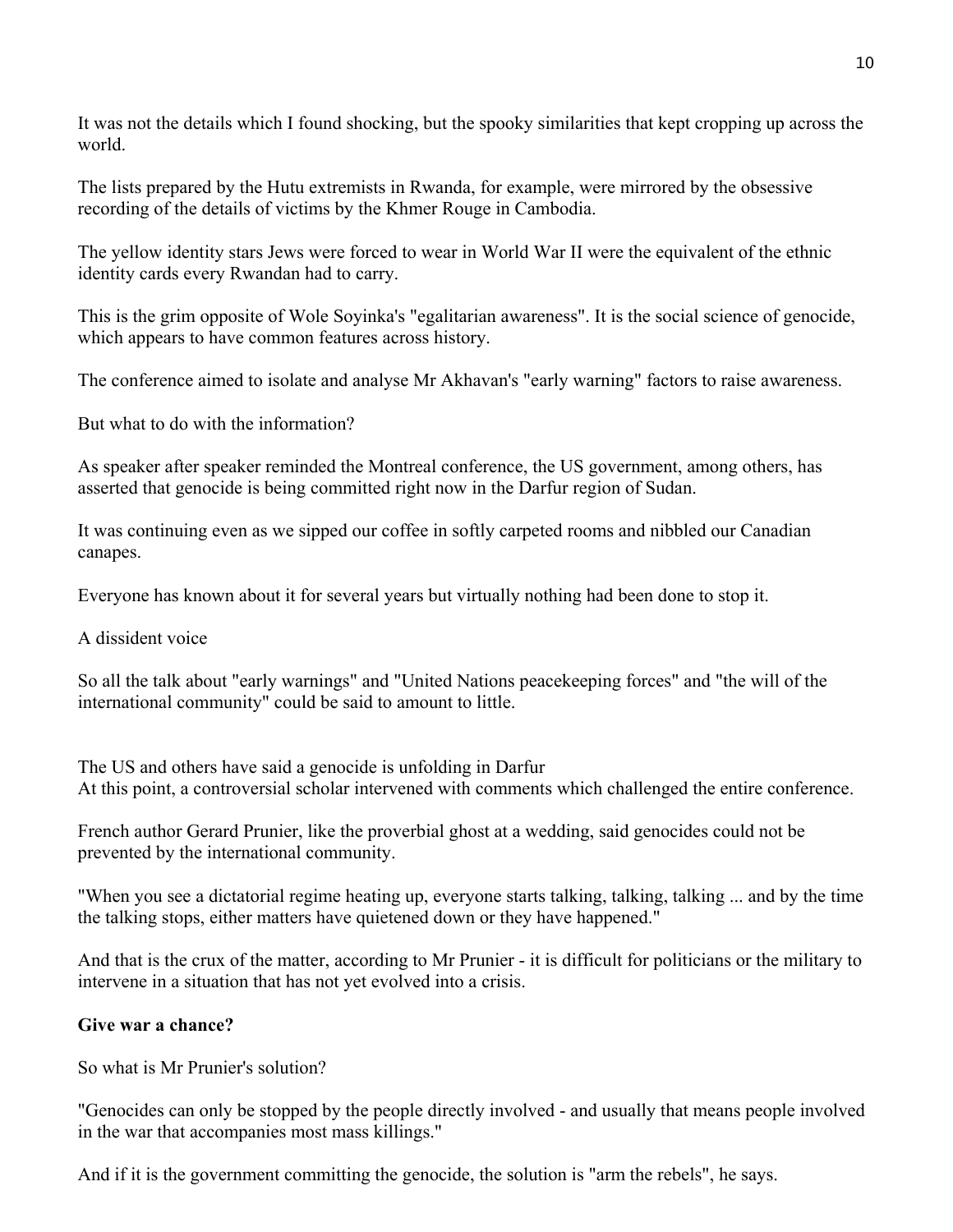"It won't be clean - it will be messy," the French author said, "but it is more likely to stop the mass killing than international intervention."

To a large extent, Mr Prunier has history on his side. The Holocaust only ended when the allies destroyed Hitler's regime.

The killing fields of Cambodia's Khmer Rouge were only stopped when the Vietnamese army moved in. And the genocide in Rwanda only ended when the Tutsi rebels overthrew the extremist Hutu regime.

Against this, it could be argued that some interventions have worked - for example the Nigerian intervention in Liberia, which was followed up by a UN peacekeeping mission.

It seems that resolving dramatic human rights abuses may require some of the diplomacy and the "international good will" that flowed so freely in Montreal.

But as well as what Winston Churchill called "Jaw Jaw", some situations, it seems, may only be resolved by "War War".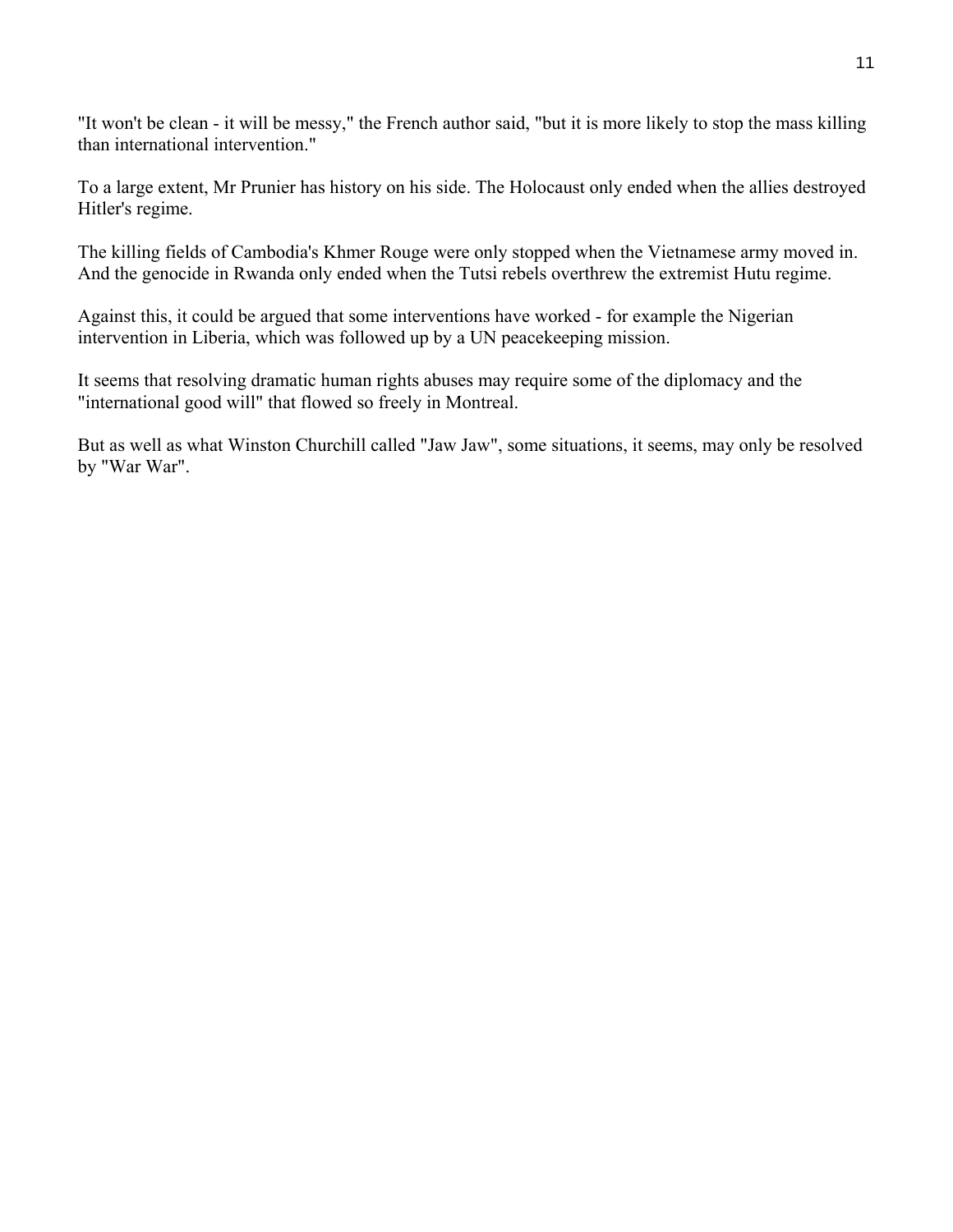# Africa Renewal (United Nations)

Thursday, 11 October 2007

# **Linking Disarmament With Justice**

By Ernest Harsch Kinshasa

After years of war, hundreds of former militia fighters are coming out of the forests of Ituri, in the far northeast of the Democratic Republic of the Congo (DRC). "The time of war is over," declared Col. Mathieu Ngujolo, a militia commander, as members of his group disarmed in the village of Kobu. "Now is the time to rebuild our country."

In this latest phase of the DRC's disarmament, demobilization and reintegration (DDR) programme, a total of 4,500 members of three Ituri militia groups that signed an accord with the government in late 2006 are set to demobilize. They will join more than 100,000 combatants from other factions who, under earlier peace agreements, either returned to civilian life or joined the new national army.

Meanwhile, about a dozen trials are under way nationally of accused Congolese war criminals. One prominent militia commander from Ituri, Thomas Lubanga, is currently facing trial before the UN-backed International Criminal Court (ICC) in The Hague. But so far the total number of accused is relatively low, in a country where 3-4 million people, the vast majority of them civilians, are estimated to have perished during the decade-long conflict. And like their demobilized predecessors, very few of the Ituri fighters will likely appear in court for crimes they may have committed during the war.

For many residents of Ituri, peace is enough, for now. "We lived through the war. We lost our parents, our brothers and sisters. We suffered the worst atrocities," commented John Tibamwenda, a district chief in Bunia, the provincial capital, during a demobilization and arms-destruction ceremony. "It's now time to turn the page."

Yet in the DRC, as in other African countries emerging from war, many people are also wondering whether peace must come at the expense of justice. Do disarmament and demobilization necessarily mean impunity for those who pillaged, raped, killed and terrorized? Are communities that were victimized expected to welcome back those who victimized them?

In contrast, might prosecuting the worst perpetrators more vigorously jeopardize peace efforts, as some mediators and analysts fear? Would combatants hesitate to hand in their arms?

Villagers at a grassroots "gacaca" court in Rwanda: Justice in local communities is especially important for building reconciliation.

# **Different aims and constituencies**

Seeking ways to resolve such dilemmas was one of the challenges facing participants in the Second International Conference on Disarmament, Demobilization, Reintegration and Stability in Africa, held in Kinshasa, the DRC's capital, 12-14 June (see box). Organized by the Congolese government and the United Nations Office of the Special Adviser on Africa, the meeting drew DDR experts and practitioners from across Africa and from various UN and other international agencies.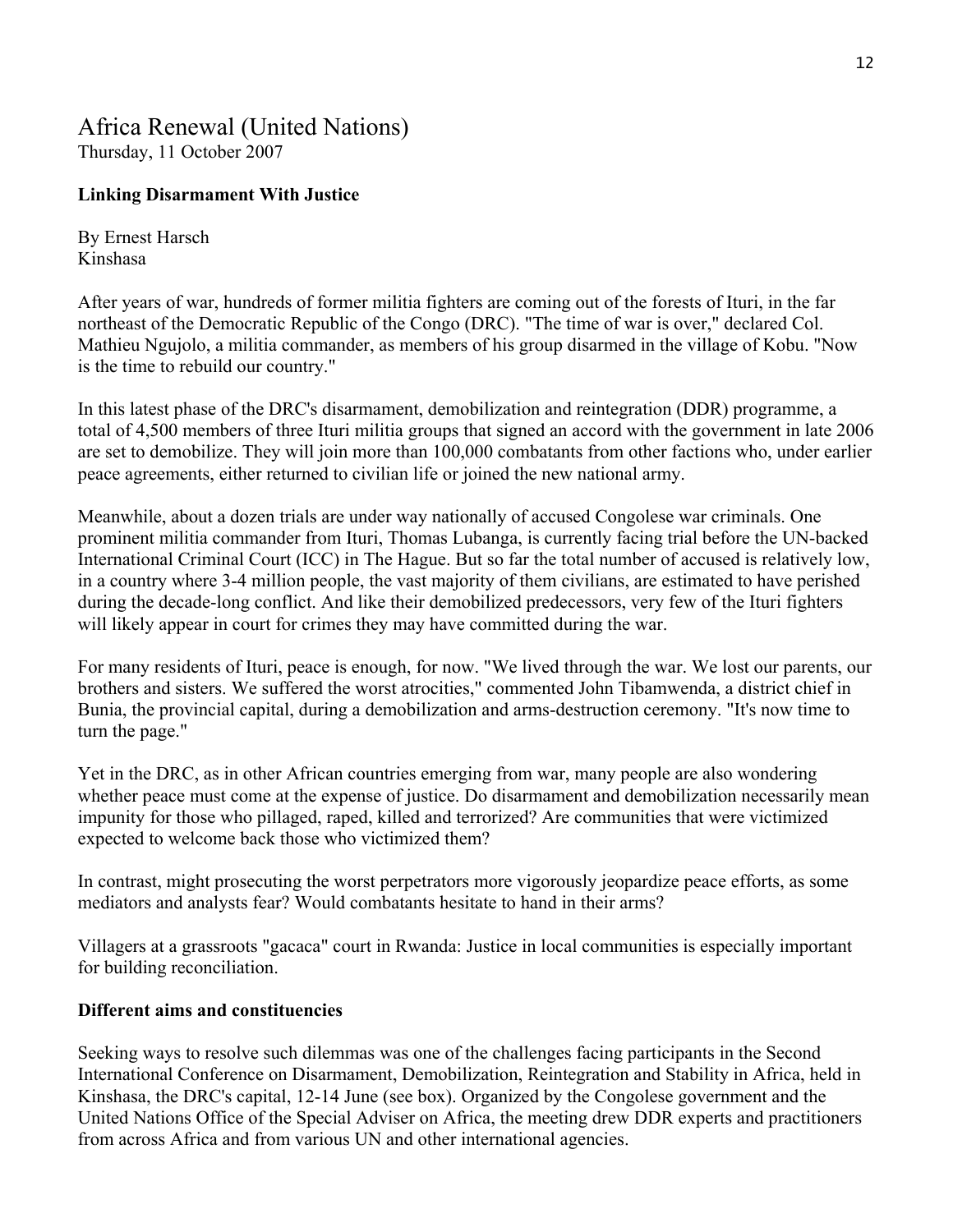Hoping to improve the effectiveness of DDR in the continent, the participants focused on several shortcomings in existing programmes, including the relationship of DDR with post-war justice initiatives.

While many peace processes in Africa now include some form of DDR operation, efforts to bring perpetrators of war crimes and human rights violations to justice have tended to lag, reports Alpha Fall, a senior associate of the International Centre for Transitional Justice (ICTJ), a non-governmental organization based in New York.

In part, Mr. Fall notes, this lag has come about because disarmament and demobilization are considered immediate security priorities - and peacekeeping missions thus seek to quickly implement them - while mechanisms for "transitional justice" take some time to get off the ground, especially in war-ravaged countries with weak court systems and many other pressing needs. (The term "transitional justice," as used by many human rights advocates, refers to efforts to address the legacies of massive human rights abuses, most often in the transitional period after a war has ended or a dictatorship has been ousted.)

The gap also results from the different aims of DDR and transitional justice undertakings. "DDR programmes benefit ex-combatants," observes Mr. Fall, "while transitional justice initiatives focus on victims. In addition, these constituencies themselves have different objectives: Victims seek accountability. Ex-combatants for the most part seek to minimize or reduce accountability."

Nevertheless, Mr. Fall adds, DDR and transitional justice efforts have common long-term goals: reestablishing the rule of law, rebuilding trust, preventing renewed violence and reconciling communities. Greater coordination between the two processes should help to advance those goals, while also minimizing possible trade-offs and tensions that may arise.

# **Amnesty or prosecution?**

The greatest controversy has revolved around the granting of amnesty. Amnesties have been common in peace pacts in Africa, Latin America and elsewhere, often intended as inducements to warring factions to join a peace process. In South Africa, following the end of apartheid in 1994, amnesties were offered to those who publicly confessed their crimes, as a means of uncovering the truth and fostering national reconciliation.

During the latter years of Algeria's civil war, the government's offer of amnesty to individual rebels succeeded in getting thousands to lay down their arms. Similarly, some form of amnesty featured in peace talks in Sierra Leone, Liberia, the DRC and other countries.

In 2000, Uganda adopted an Amnesty Act, guaranteeing those who renounced violence a resettlement package and a promise to not bring charges against them. By December 2006, about 21,000 members of a half dozen rebel groups had agreed to accept the offer, including some 15,000 from the Lord's Resistance Army (LRA), which for years has caused widespread destruction and displacement in northern Uganda. In communities where violence has subsided, many people have regarded the amnesty as an important tool for peace and for recovering children who had been kidnapped by the rebels.

Human rights activists, however, argue that failing to prosecute those who committed the worst atrocities ignores the suffering of their victims, hinders long-term reconciliation and perpetuates a culture of impunity that can contribute to future abuses. They also point out that under international law there can be no amnesty for war crimes or crimes against humanity.

During an initial peace accord in Sierra Leone in 1999, the negotiators agreed to a sweeping, general amnesty for all factions and combatants. But citing international law, the UN specifically disavowed the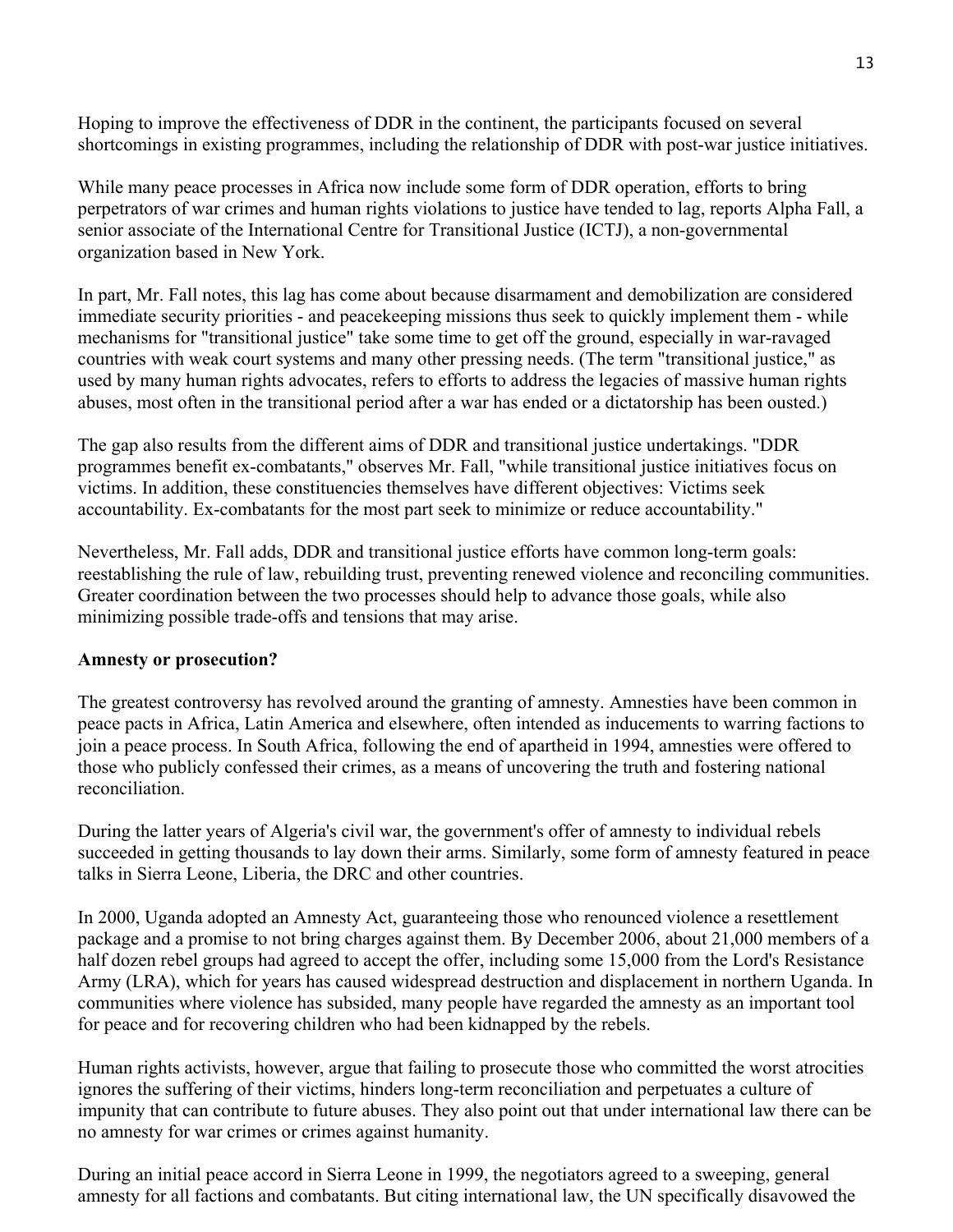amnesty provision. A later - and more successful - peace agreement included a limited amnesty, but also established a Truth and Reconciliation Commission (TRC) to gather information about atrocities, and a Special Court for Sierra Leone to try a number of those most responsible.

There is some evidence that the threat of prosecutions may complicate demobilization efforts, however. A study of Sierra Leone by the ICTJ cited an instance in which representatives of the Special Court were barred from a demobilization camp because peacekeepers feared that ex-combatants would abandon DDR. In neighbouring Liberia, some fighters hesitated to join the DDR process there because they thought the Sierra Leone court's jurisdiction might extend to them. (Former Liberian President Charles Taylor is in fact currently facing trial before the Special Court for his role in the Sierra Leone war.)

# **Striking a balance**

In practice, peace negotiators and DDR practitioners have sought to strike a balance. In the DRC, explained Daniel Kawata, national coordinator of the DDR commission, any commanders suspected of "heavy criminal business" were subject to arrest. But such arrests were limited in number, he told Africa Renewal in 2005, so as not to "lose the possibility of demobilizing a whole bunch."

When the ICC first announced several years ago that it was opening investigations into war crimes by the LRA in northern Uganda, a sharp public debate erupted. Some local communities sent a delegation to The Hague to warn that indictments could hamper peace efforts. Justice Peter Onega, chairman of the Amnesty Commission, says he told the ICC "that those warrants, once issued, may not help in the amnesty process." Indictments, he explained to Africa Renewal during the DDR conference in Kinshasa, could lead LRA combatants to "fear that if they came out [of the forests], they would be tried."

For a time, the ICC delayed publicly issuing warrants, so as to give the talks a bit more of a chance. But in October 2005 the ICC unveiled international warrants for the arrest of Mr. Kony and several other LRA commanders. Despite initial fears, peace talks between the LRA and Ugandan intermediaries in the southern Sudanese city of Juba did not collapse.

One option now under consideration is to empower the Ugandan courts to try Mr. Kony and his colleagues on charges similar to those they face before the ICC, to avoid an international trial, Mr. Onega explains. "It is the duty of the government of Uganda to put in place the necessary laws that would enable a trial along the lines that the ICC would find acceptable." Whether the LRA leaders would agree to face a Ugandan court remains to be seen, but for the moment the idea remains on the negotiating table in Juba.

# **Communities at the centre**

Aiming to reconcile Africans' desires both for peace and for some measure of justice, a "break out" session on transitional justice during the Kinshasa DDR conference proposed that peace negotiators avoid blanket amnesties. It also recommended carrying out trials and other judicial proceedings in a balanced fashion, so as not to give an impression that justice is being dispensed solely in the interests of "victors."

Formal trials in national or international courts are not the only means of ensuring accountability, conference participants noted. They recommended that in countries with truth and reconciliation commissions, ex-combatants be encouraged to participate.

They also cited the example of Rwanda, which is in the midst of hearing several hundred thousand cases stemming from the 1994 genocide in that country. Modeled on traditional village assemblies, Rwanda's local gacaca courts enable villagers to directly confront those accused of atrocities. Sometimes suspects confess and apologize for their actions. They may be forgiven or sentenced, including to community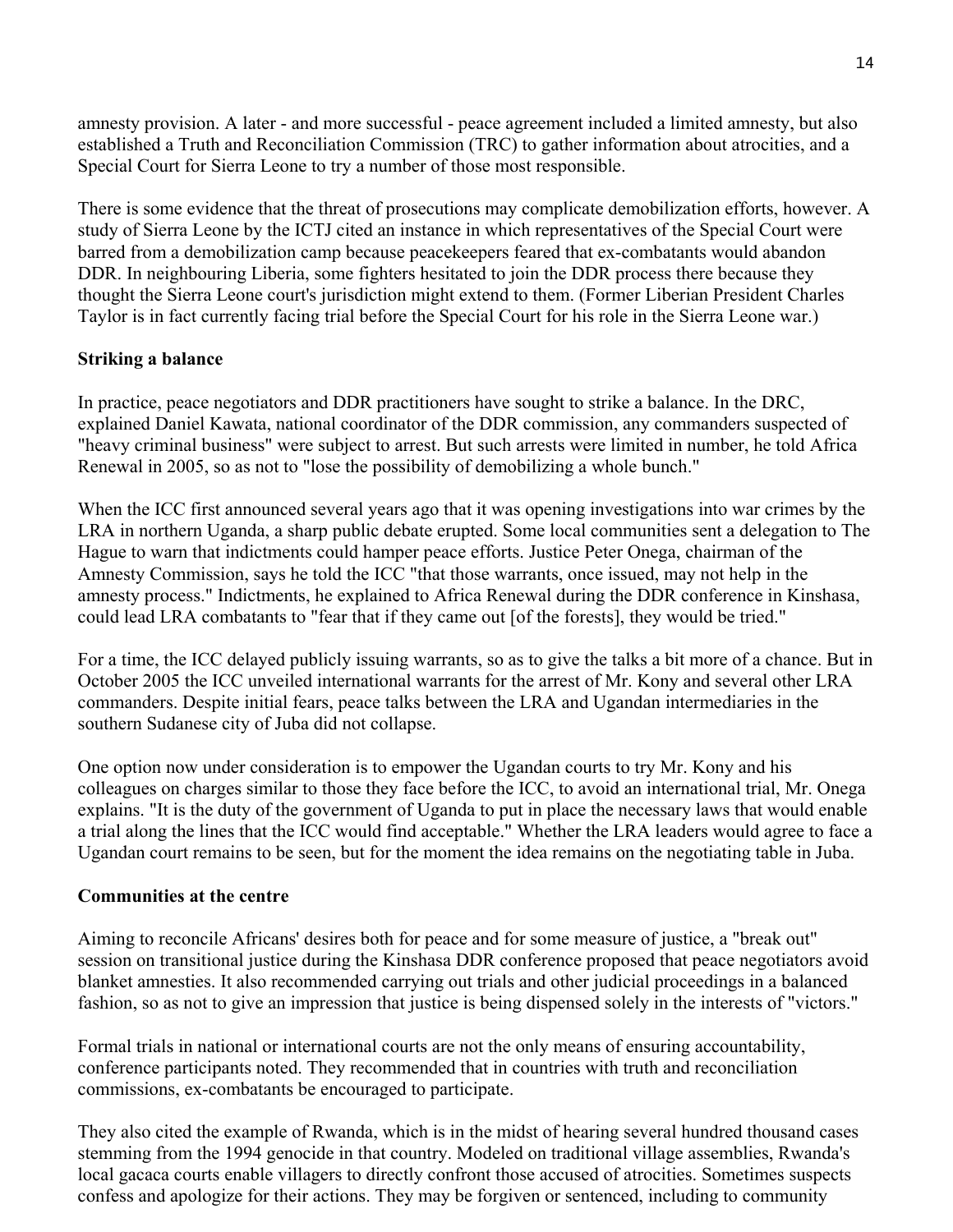service. The most serious cases are referred to the regular courts. So far, notes Mr. Fall of the ICTJ, the Rwandan government's commitment to prosecution does not seem to have hampered its efforts to reintegrate ex-combatants, some 54,000 of whom have given up arms since 1995.

In Uganda, many of those who were granted amnesty have also participated in traditional rituals known as timo-kica or mato oput (forgiving, reconciling), in which they publicly acknowledge some responsibility for their past actions. "Once this is done," Mr. Onega explains, "it is understood that this person is once again accepted back into the community and all animosity toward this person must stop."

Overall, participants in the Kinshasa conference proposed, DDR programmes should pay more attention to the needs of the communities that are receiving ex-combatants, in order to facilitate their reintegration. In Ituri, the former militia fighters will each receive \$100 plus a kit with saucepans, shoes, a radio, fabric and other supplies. If poor villagers do not also get some support for rebuilding, then the imbalance in assistance can breed resentment and convey an impression that the ex-fighters are being "rewarded" for their past violent behavior.

Providing reparations for the victims of past atrocities can also help improve attitudes towards excombatants, argues Mr. Fall. Unfortunately, he notes, while 22 countries have had some form of DDR programme, with benefits to demobilized soldiers, none has implemented a reparations programme for victims.

Ultimately, prosecutions can also aid long-term community reconciliation, Mr. Fall adds. "Even in situations of massive human rights crimes, prosecution of militia leaders can help draw a distinction between those who have most responsibility for crimes, and lower-level offenders." This in turn may "increase the prospects for trust between ex-combatants and the communities where they choose to reintegrate."

# **'African ways and voices' on DDR**

Returning former combatants to civilian life is one of the most complex and important factors in consolidating peace in countries just emerging from war, and requires greater commitment and collaboration by African stakeholders and their international partners, declared participants in a 12-14 June conference in Kinshasa, Democratic Republic of the Congo (DRC). Organized by the government of the DRC and the UN Office of the Special Adviser on Africa, the Second International Conference on Disarmament, Demobilization, Reintegration and Stability in Africa drew nearly 200 participants from some 20 African nations and a number of donor countries, international and regional organizations and non-governmental groups to share ideas about how to better implement disarmament, demobilization and reintegration (DDR) programmes.

Africans must be at the forefront of DDR efforts in their continent, the participants agreed. The conference provided an occasion for "African ways and African voices" to be better incorporated, observed Mr. William Lacy Swing, special representative of the UN Secretary-General in the DRC. Mr. Swing, who co-chaired the event, stressed that the process of networking stimulated by the conference would help build the capacity of African DDR experts and partners, following the first such conference held in Freetown, Sierra Leone, in June 2005.

Despite wide differences in national experiences, virtually all participants agreed that the greatest challenges revolve around the final "R" - reintegration. By their nature, DDR programmes generally focus on ex-combatants' disarmament and demobilization and provide them with some short-term assistance. Sustainable reintegration, however, requires much more, including support for community recovery initiatives. Reviving national economies was the focus of a special plenary session that highlighted ways